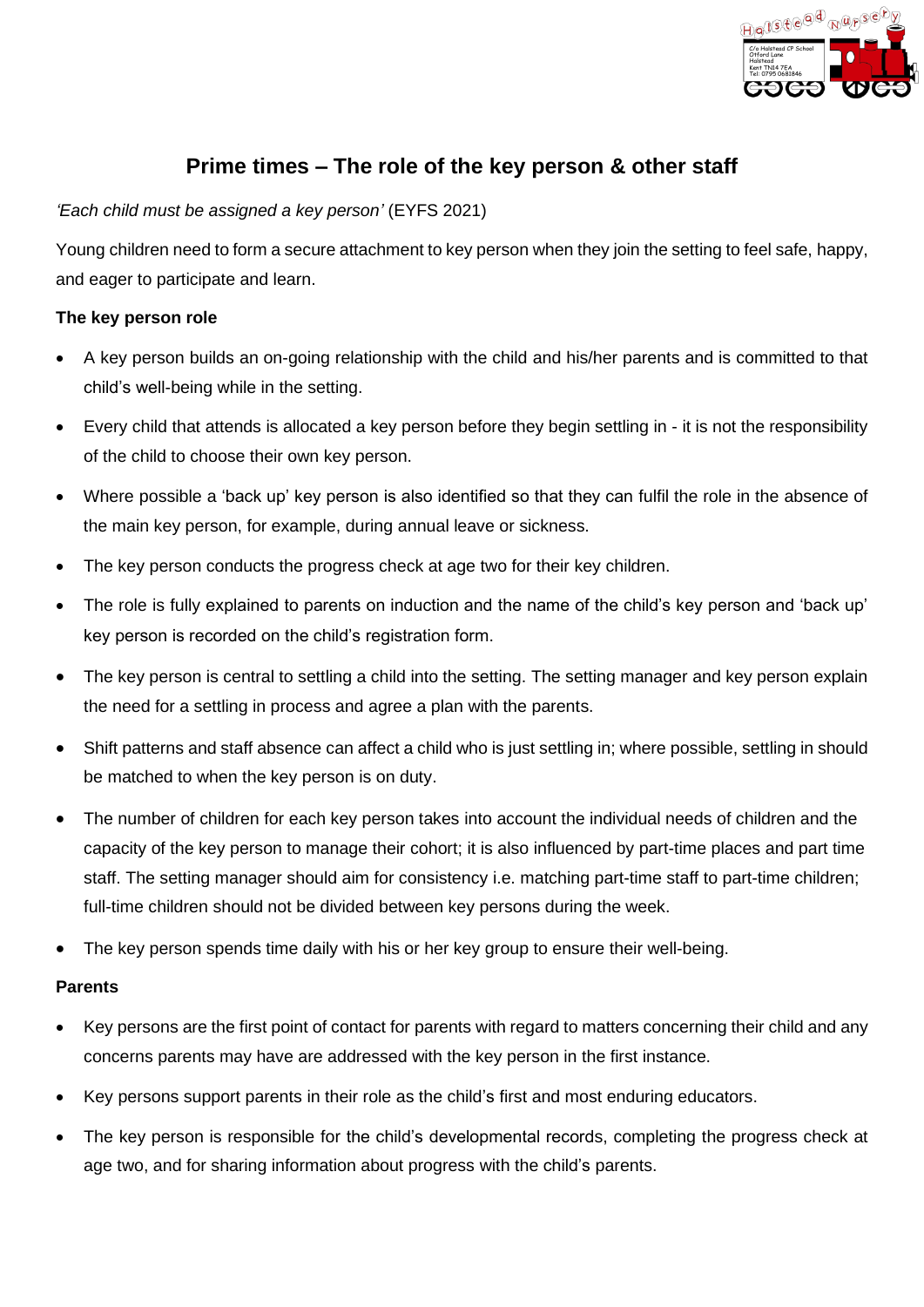

### **Learning and development**

- The key person helps to ensure that every child's learning and care is tailored to meet their individual needs. This is achieved through regular observation and assessment of children, using information gathered about their achievements, interests and learning styles to plan for each individual child's learning and development.
- If a child's progress in any of the prime areas gives cause for concern, the key person must discuss this with the setting manager or SENCO and the child's parents.

### **Back-up key person**

- The role of the back-up key person is to step in when the main key person is absent or unavailable to provide a stable and consistent care relationship for the child.
- The back-up key person gradually forms a relationship with the child until the child is happy to be cared for by this person.
- The back-up key person shares information with parents in the key person's absence and makes notes in the child's records where appropriate.
- The back-up key person ensures information is shared with the key person.

### **Safeguarding children**

- The key person has a responsibility towards their key children to report any concern about their development, welfare or child protection matter to the setting manager and to follow the procedures in this respect.
- Regular supervision with the setting manager provides further opportunities to discuss the progress and welfare of key children.
- The back-up key person has a duty likewise.

# **Prime times – Intimate care and nappy changing**

Prime times of the day make the very best of routine opportunities to promote 'tuning-in' to the child emotionally and to create opportunities for learning. Nappy changing times are key times in the day for being close and promoting security as well as for communication, exploration and learning.

• Young children are usually changed within sight or hearing of other staff whilst maintaining their dignity and privacy at all times.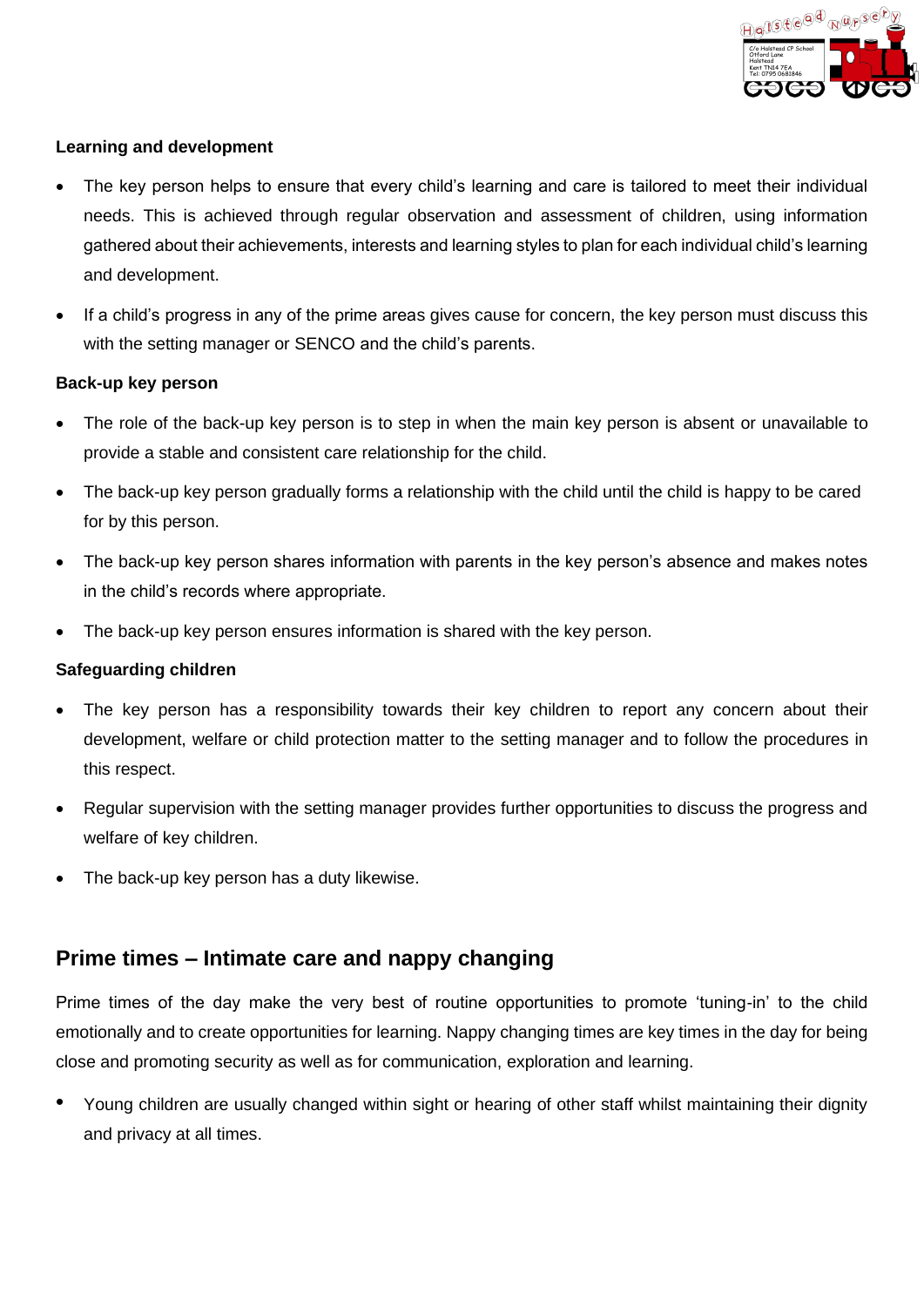

# **Nappy changing records.**

- Key persons record when they changed the child and whether there was anything unusual about it e.g. hard and shiny, soft and runny or an unusual colour.
- Very soft, watery stools are signs of diarrhoea; strict hygiene needs to be carried out in cleaning the changing area to prevent spread of infection. The parent should be called immediately to collect their child, who must be taken to the doctor. The child must have passed at least 2 formed stools before returning.
- Sometimes a child may have a sore bottom. This may have happened at home as a result of poor care; or the child may have eaten something that, when passed, created some soreness. The child also may be allergic to a product being used. This must be noted and discussed with the parent and a plan devised and agreed to help heal the soreness. This may include use of nappy cream. If a medicated nappy cream such as Sudocrem is used, this must be recorded as per our Administration of medicine procedure

## **Young children, intimate care and toileting**

.

- Young children from two years may be put into 'pull ups' as soon as they are comfortable with this and if parents agree.
- Changing areas are warm, appropriately sited and there are safe areas to lay young children if they need to have their bottoms cleaned. There are pictures of interest displayed above the changing table to take the child's attention.
- If children refuse to lie down for nappy change, they can be changed whilst standing up, providing it is still possible to clean them effectively.
- Each young child provides his/her own bag with their nappies/pull ups and changing wipes.
- Key persons ensure that nappy changing is relaxed and a time to promote independence in young children.
- Young children are encouraged to take an interest in using the toilet; they may just want to sit on it and talk to a friend who is also using the toilet.
- They are encouraged to wash their hands and have soap and hand towels available at all times. They should be allowed time for some play as they explore the water and the soap.
- Anti-bacterial hand wash liquid or soap should not be used by young children, as they are no more effective than ordinary soap and water.
- Key persons are gentle when changing and avoid pulling faces and making negative comment about the nappy contents.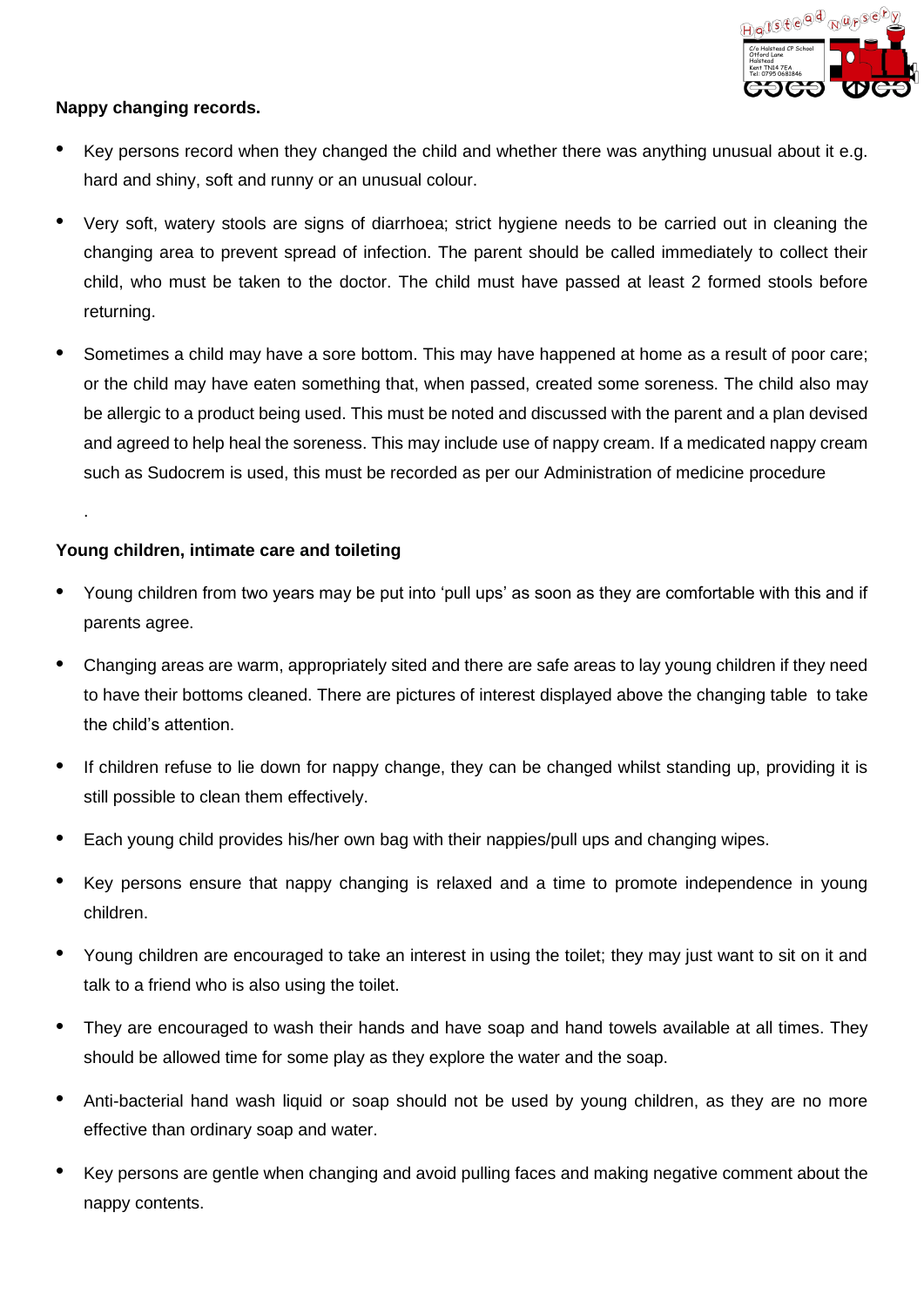

- Wipes or cotton wool and water are used to clean the child. Where cultural practices involve children being washed and dried with towels, staff aim to make reasonable adjustments to achieve the desired results in consultation with the child's parents. Where this is not possible it is explained to parents the reasons why. The use of wipes or cotton wool and water achieves the same outcome whilst reducing the risk of cross infection from items such as towels that are not 'single use' or disposable.
- The procedure for dealing with sore bottoms is the same as that for babies.
- Older children use the toilet when needed and are encouraged to be independent.
- Members of staff do not wipe older children's bottoms unless there is a need, or unless the child has asked.
- Key persons are responsible for changing where possible. Back-up key persons take over in the key person's absence, but where it is unavoidable that other members of staff are brought in, they must be briefed as to their responsibilities towards designated children, so that no child is inadvertently overlooked and that all children's needs continue to be met.
- Parents are encouraged to provide enough changes of clothes for 'accidents when children are potty training.
- If spare clothes are kept by the setting, they are 'gender neutral' i.e. neutral colours, and are clean, in good condition and are in a range of appropriate sizes.
- If young children are left in wet or soiled nappies/pull-ups in the setting, this may constitute neglect and will be a disciplinary matter.

Nappy changing is always done in an appropriate/designated area. Children are not changed in play areas or next to snack tables.

# **Prime times – Snack-times and mealtimes**

### **Snack times**

- A 'snack' is available in each morning and afternoon session. Children help the staff to prepare the snack for the group following setting hygiene procedures. Snack can be organised according to the discretion of the setting manager e.g. picnic on a blanket.
- Children may also take turns to help set the table. Small, lidded plastic jugs are provided with choice of milk or water.
- Children wash their hands before and after snack-time.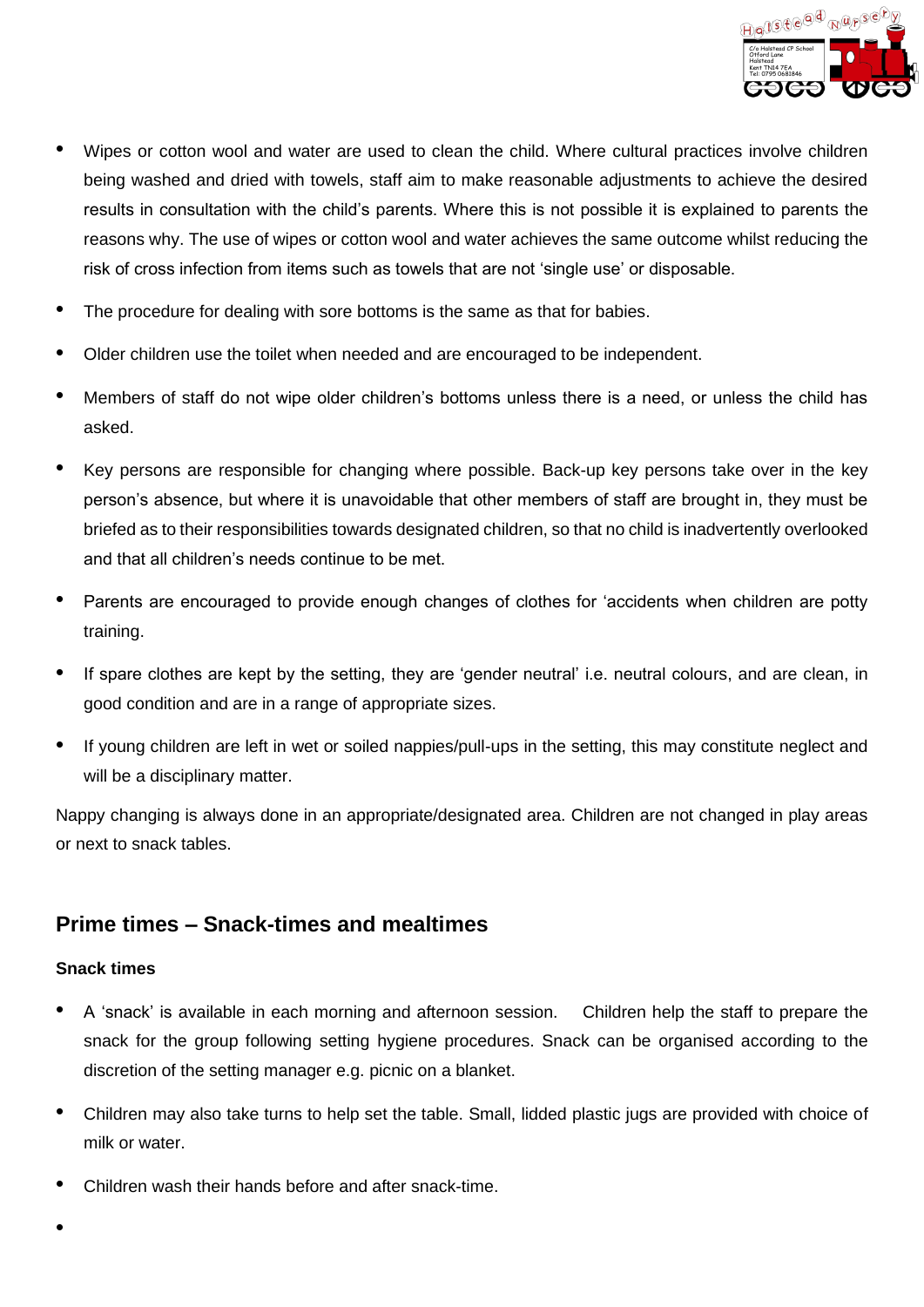

- Children are offered milk, after the age of two, children can gradually move to semi-skimmed milk as a main drink, as long as they are eating a varied and balanced diet.
- Fruit or raw vegetables, such as carrot or tomato, are offered in batons, which children should be encouraged to help in preparing. Bananas and other foods are not cut as rounds, but are sliced to minimise a choking hazard.
- Portion sizes are gauged as appropriate to the age of the child.
- Children arrive as they want refreshment and leave when they have had enough. Children are not made to leave their play if they do not want to have a snack.
- Staff join in conversation and encourage children's independence by allowing them to pour drinks, butter toast, cut fruit etc. Clear away their things afterwards.

### **Mealtimes**

- Tables are never overcrowded during mealtimes.
- Cloths are used where practical and children's places are personalised with, mats that have their name on and, for the younger children, their photograph too to help them to recognise where they should sit.
- Children wash their hands and sit down ready to unpack their lunch boxes.
- Children are encouraged to eat their healthy/savoury food first.
- Staff have their lunch with children. Staff who are eating with the children role-model healthy eating and best practice at all times.
- Children are given time to eat at their own pace and are not hurried to fit in with adults' tasks. They are not made to eat what they do not like and are only encouraged to try new foods slowly.
- In order to protect children with food allergies or specific dietary requirements, children and staff are discouraged from sharing and swopping their food with one another.
- Mealtimes are relaxed opportunities for social interaction between children and the adults who care for them.
- After lunch children are encouraged to pack their lunch away, recycle and dispose of wrappings and food in the appropriate containers. Children go to the bathroom and wash their hands after lunch.
- Information for parents is displayed on the parent's notice board, including: Suggestions for healthy lunches.